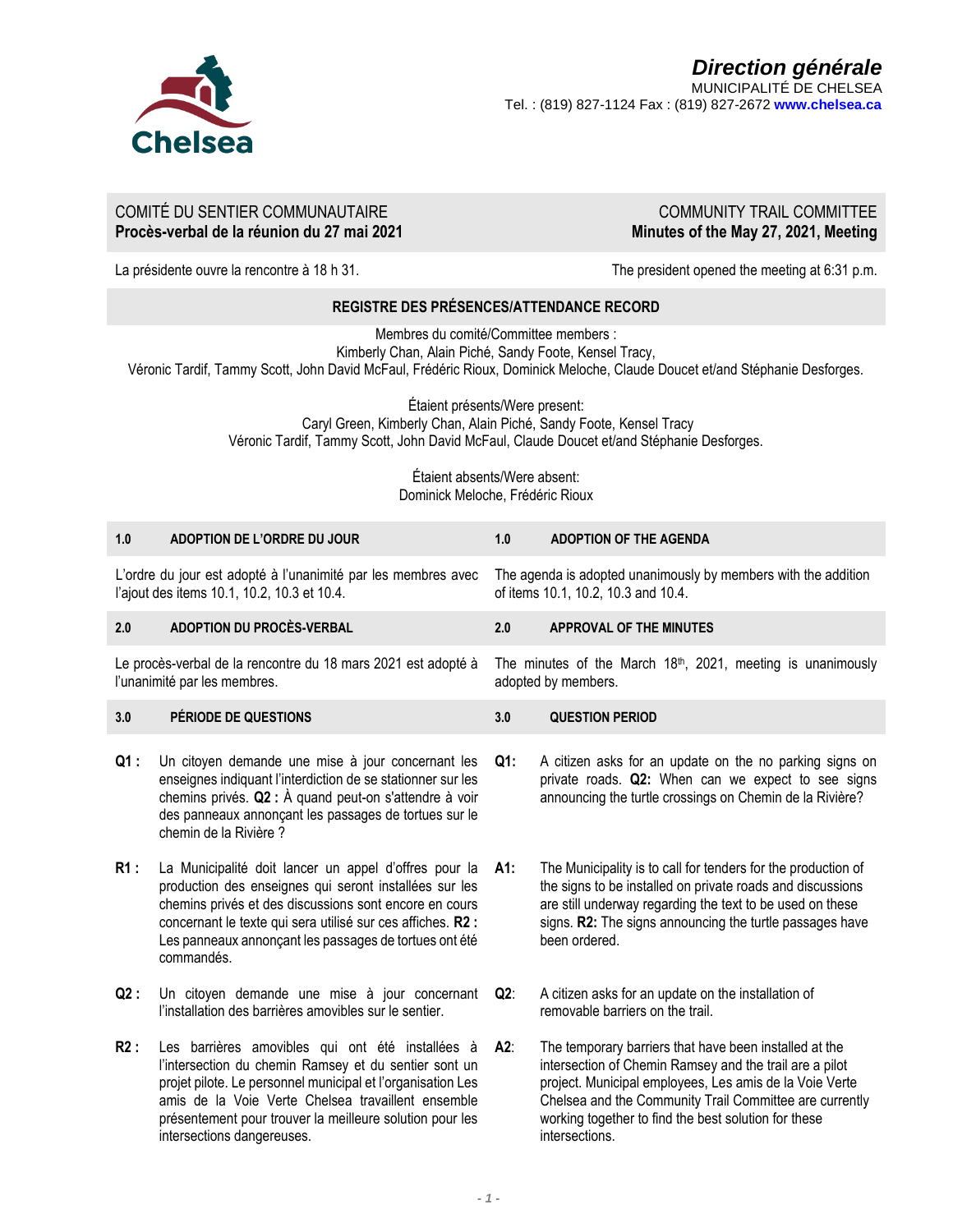

- **Q3 :** Un citoyen demande si la Municipalité va aller de l'avant avec la mise en place de la couche finale de criblure de pierre.
- **R3 :** Oui. Avec la nouvelle subvention reçue, la Municipalité peut maintenant prioriser les travaux techniques (réparations des ponceaux et installations des glissières de sécurité). La criblure de pierre sera installée en 2022.
- **Q4 :** Un citoyen demande s'il est prévu d'installer la criblure de pierre sur toute la largeur de 4 mètres du sentier.
- **R4 :** Oui. Il est prévu que la criblure de pierre soit installée sur toute la largeur et toute la longueur du sentier.
- **Q5 :** Un citoyen demande quand la Municipalité commencera à installer les panneaux de céder le passage sur le sentier.
- **R5 :** L'équipe des travaux publics est cédulée pour commencer l'installation des panneaux à partir du nord du sentier.
- **Q6 :** Un citoyen demande si la Municipalité a lancé un appel d'offres pour la stabilisation du sentier au nord du chemin Loretta.
- **R6 :** Un appel d'offres a été lancé au mois d'avril dernier, mais aucune soumission n'a été reçue.

### **FIN DE L'ASSEMBLÉE PUBLIQUE END OF THE PUBLIC MEETING**

Fin de l'assemblée publique, il est 19 h 10. End of the public meeting, it is 7:10 p.m.

### **4.0 CONCEPTION 4.0 CONCEPTION**

### **4.1 Bollards vs chicanes ou autres**

Le personnel municipal ne recommande pas l'ajout de bollards sur le sentier, car cela entraînerait l'ajout de pavé aux intersections. De ce fait, la Municipalité veut tenter de sensibiliser les utilisateurs du sentier avec des panneaux de signalisation, et ce, selon les recommandations qui ont été faites dans le rapport de Vélo-Qc.

De plus, un membre du comité suggère de contacter la MRC La Vallée- de-la-Gatineau et d'autres municipalités pour obtenir les dimensions de leurs bollards qui sont déjà installés sur leur sentier.

Finalement, le comité recommande à l'unanimité d'étudier la possibilité d'installer une structure permanente aux intersections des chemins suivants avec la Voie Verte Chelsea : chemin de la

- **Q3**: A citizen asks if the Municipality will go ahead with the placement of the final layer of stone dust.
- **A3:** Yes, the stone dust will be installed in 2022. The installation of the stone dust will follow the completion of the technical work on the trail (culvert repairs and guardrail installation). With the new grant received, the Municipality can now prioritize and outsource the technical work (culvert repairs and guardrail installations) in 2021 to see the stone dust installed in 2022.
- **Q4:** A citizen asks if there are plans to install the stone dust along the entire 4-meter width of the trail.
- **A4:** Yes. The stone dust will be installed along the entire width and length of the trail.
- **Q5:** A citizen asks when the Municipality will start installing the yield signs on the trail.
- **A5:** The public works crew is scheduled to begin installing the signs beginning in the North and working towards the South endof the trail.
- **Q6:** A citizen asks if the Municipality had issued a call for tender for the stabilization of the trail north of Chemin Loretta.
- **A6:** A call for tenders was issued last April, but no bids were received.

### **4.1 Bollards vs chicanes and others**

Municipal staff does not recommend the addition of bollards on the trail, as this would result in the addition of pavement at intersections. Therefore, the Municipality wants to try to educate the users of the trail with signage, as recommended in the Vélo-Qc report.

In addition, a committee member suggested contacting the MRC La-Vallée-de-la-Gatineau and other municipalities to obtain the dimensions of their bollards that are already installed on their trails. Committee members suggested that continuity and a common look and feel with other trails in the region, to the extent possible, would be beneficial to trail users.

Finally, the committee unanimously recommends to study the possibility of installing permanent barriers at the intersections of the following roads with the Voie Verte Chelsea: Chemin de la Rivière,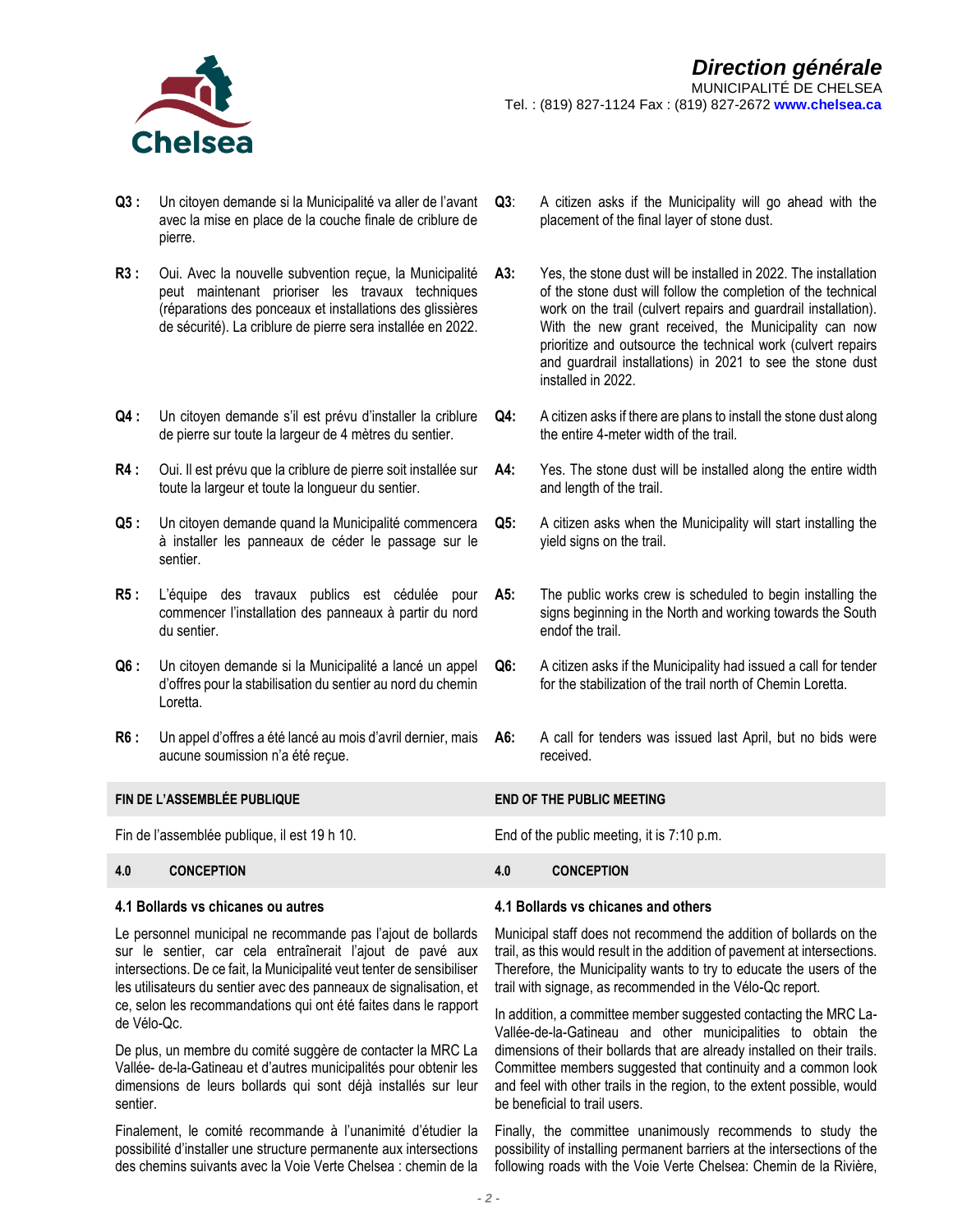

Rivière, route 105, chemin Saint-Clément, chemin Burnett, chemin Kirk's Ferry et chemin Gleneagle.

# **4.2 Contre-expertise : stabilisation au Nord du chemin Loretta**

Un membre du comité explique que la Municipalité devra mettre en place un nouvel appel d'offres prochainement pour les travaux de stabilisation au nord du chemin Loretta, car aucune offre n'a été reçue jusqu'à présent.

Route 105, Chemin Saint-Clément, Chemin Burnett, Chemin Kirk's Ferry and Chemin Gleneagle.

# **4.2 Counter-expertise: stabilization north of Chemin Loretta**

A member of the committee explains that the Municipality will have to put out a new call for tenders in the near future for the stabilization work north of Chemin Loretta, as no bids have been received to date.

# **5.0 PLANIFICATION ET ÉCHÉANCIER DES TRAVAUX 5.0 PLANNING AND SCHEDULING OF THE WORK**

La présidente et un membre du comité expliquent la nouvelle mise à jour des travaux à venir sur le sentier Voie Verte Chelsea. Il est mentionné qu'avec la subvention Véloce, la planification des travaux a été grandement modifiée.

### **6.0 CONNEXION DU SENTIER AVEC LA PÊCHE 6.0 CONNECTION OF THE TRAIL WITH LA PÊCHE**

Les membres du comité sont unanimes sur la décision d'offrir une lettre de support à la Municipalité de la Pêche afin de connecter le sentier Voie Verte Chelsea avec Wakefield.

## **7.0 COMMUNICATIONS 7.0 COMMUNICATIONS**

Des membres du comité ont travaillé avec la responsable des communications pour créer les nouvelles affiches du code de conduite qui seront posées sur le sentier prochainement. 25 enseignes temporaires seront affichées le long du sentier.

Ces mêmes membres du comité présentent une mise à jour sur la stratégie de signalisation travaillée en partenariat avec la responsable des communications.

### **8.0 SURVEILLANCE ET INTENDANCE DU SENTIER 8.0 SURVEILLANCE AND TRAIL STEWARDSHIP**

Un membre du comité fait une mise à jour de la surveillance faite par Vélo Service sur le sentier. Il explique aussi les rapports de surveillance.

# **9.0 FINANCES 9.0 FINANCES**

## **9.1 Subvention Véloce**

Les membres discutent de la subvention Véloce. La présidente du comité mentionne que la subvention aidera pour les travaux, la mise en place de la surface finale et la sécurité du sentier.

La présidente du comité confirme aussi que le budget municipal 2021 du sentier Voie Verte Chelsea comprend un montant pour la location de toilettes. Cependant, à long terme, une discussion devra être tenue concernant l'ajout de toilettes et de mobiliers tels que des poubelles et du compost sur le sentier. Ces derniers ne font pas partie de la subvention Véloce.

The President of the committee and a committee member explain the new update on the upcoming work on the Voie Verte Chelsea trail. It is mentioned that with the Veloce grant, the planning of the work has been greatly modified.

The committee members are unanimous in their decision to offer a letter of support to the Municipality of La Pêche to connect the Voie Verte Chelsea trail with Wakefield.

Committee members worked with the Communications Officer to create the new code of conduct signs that will be posted on the trail soon. 25 temporary signs will be posted along the trail.

The same committee members presented an update on the signage strategy that was developed in partnership with the Communications Officer.

A committee member provides an update on the monitoring done by Vélo Service on the trail. He also explains the monitoring reports.

### **9.1 Véloce Grant**

Members discuss the Veloce grant. The President of the committee mentions that the grant will help with the work, the final surface installation and the safety of the trail.

The President of the committee also confirms that the 2021 municipal budget for the Voie Verte Chelsea trail includes an amount for the rental of washrooms. However, in the long term, a discussion will need to be held regarding the addition of washrooms and furnishings such as garbage cans and compost on the trail. These are not part of the Vélocegrant.